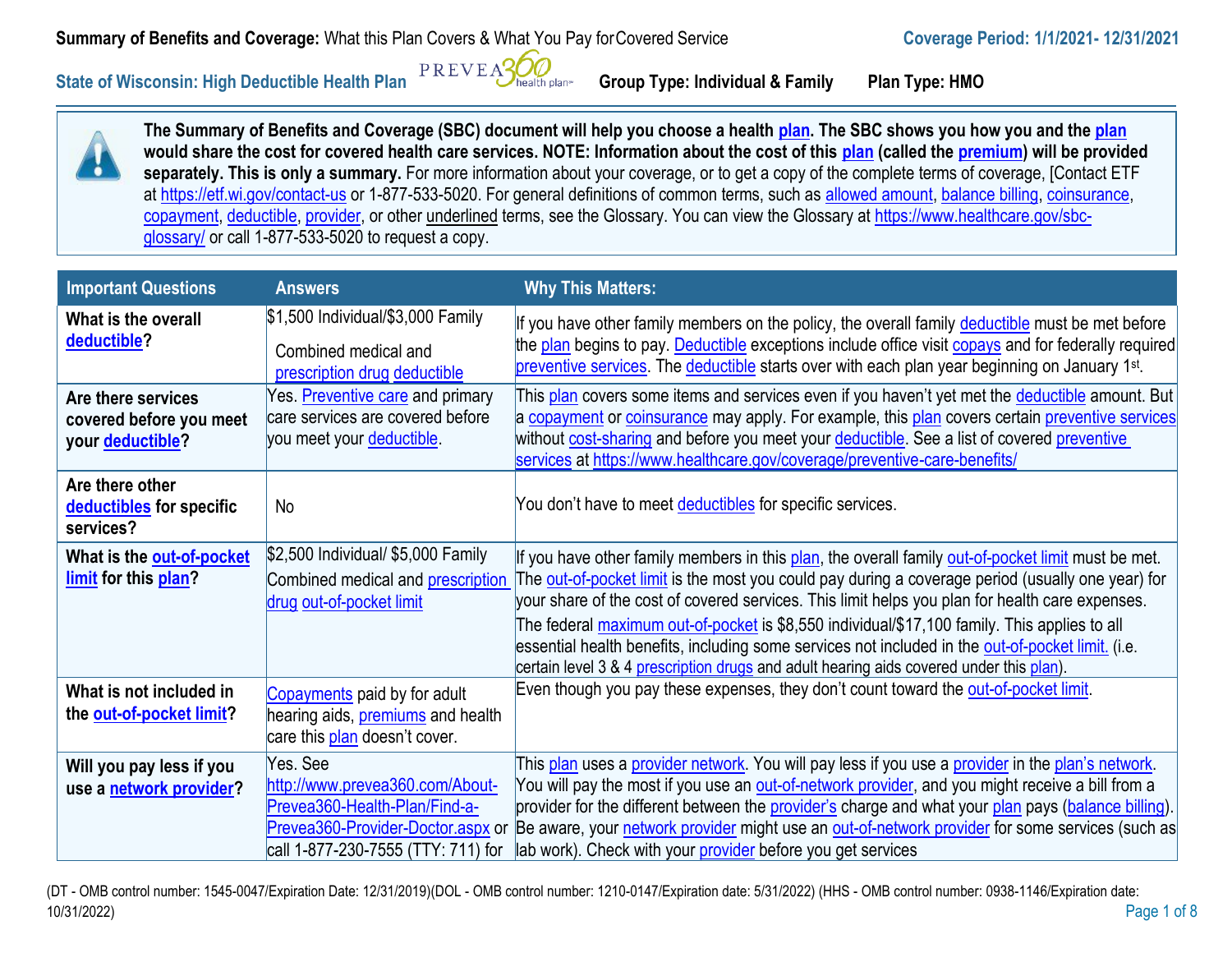| Do you need a referral to<br>see a specialist?               | a list of network providers.<br>N <sub>o</sub>                                                                                                       |                                                                                 | referral to an orthopedist or neurosurgeon for low back pain                          | You can see the <b>specialist</b> you choose without a referral. However, it is recommended you get a                                                                                                                                         |
|--------------------------------------------------------------|------------------------------------------------------------------------------------------------------------------------------------------------------|---------------------------------------------------------------------------------|---------------------------------------------------------------------------------------|-----------------------------------------------------------------------------------------------------------------------------------------------------------------------------------------------------------------------------------------------|
| A                                                            | All <b>copayment</b> and <b>coinsurance</b> costs shown in this chart are after your <b>deductible</b> has been met, if a <b>deductible</b> applies. |                                                                                 |                                                                                       |                                                                                                                                                                                                                                               |
| <b>Common Medical Event</b>                                  | <b>Services You May Need</b>                                                                                                                         | <b>Network Provider</b><br>(You will pay the least)                             | <b>What You Will Pay</b><br><b>Out-of-Network Provider</b><br>(You will pay the most) | <b>Limitations, Exceptions, &amp; Other</b><br><b>Important Information</b>                                                                                                                                                                   |
| If you visit a health care<br>provider's office or<br>clinic | Primary care visit to treat an<br>injury or illness                                                                                                  | \$15 copay/visit                                                                | Not covered                                                                           | You may have to pay for services that aren't<br>preventive. Ask your provider if the services<br>needed are preventive. Then check what<br>your plan will pay for. Deductible does not<br>apply                                               |
|                                                              | <b>Specialist</b> visit                                                                                                                              | \$25 copay/visit                                                                | Not covered without prior<br>authorization                                            | You may have to pay for services that aren't<br>preventive. Ask your provider if the services<br>needed are preventive. Then check what<br>your plan will pay for. Deductible does not<br>apply                                               |
|                                                              | Preventive care/screening/<br>immunization                                                                                                           | \$15 copay/visit<br>10% coinsurance after<br>deductible for related<br>services | Not covered                                                                           | You may have to pay for services that aren't<br>preventive. Ask your provider if the services<br>needed are preventive. Then check what<br>your plan will pay for. Deductible does not<br>apply. Full coverage if required by federal<br>law. |
| If you have a test                                           | Diagnostic test (x-ray, blood<br>work)                                                                                                               | 10% coinsurance after<br>deductible                                             | Not covered                                                                           | Full coverage if required by federal law.                                                                                                                                                                                                     |
|                                                              | Imaging (CT/PET scans,<br>MRI <sub>s</sub> )                                                                                                         | 10% coinsurance after<br>deductible                                             | Not covered                                                                           | Prior authorization required or benefits not<br>payable.                                                                                                                                                                                      |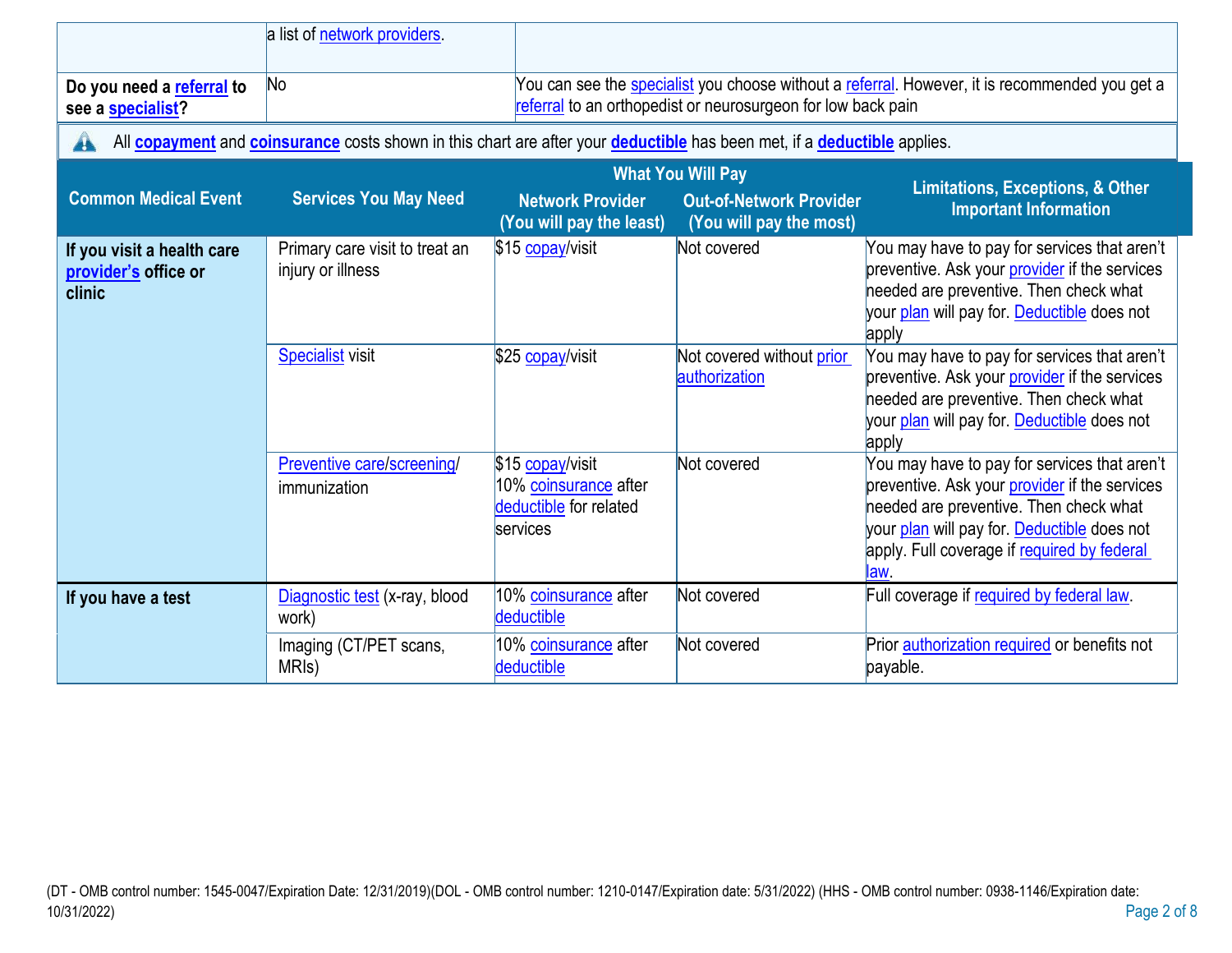|                                                                                                                                                      | <b>What You Will Pay</b>                                                                 |                                                                                                                                                                                                                                         |                                                                                                                                                                                                                                                                             |                                                                                                                    |
|------------------------------------------------------------------------------------------------------------------------------------------------------|------------------------------------------------------------------------------------------|-----------------------------------------------------------------------------------------------------------------------------------------------------------------------------------------------------------------------------------------|-----------------------------------------------------------------------------------------------------------------------------------------------------------------------------------------------------------------------------------------------------------------------------|--------------------------------------------------------------------------------------------------------------------|
| <b>Common Medical Event</b>                                                                                                                          | <b>Services You May Need</b>                                                             | <b>Network Provider</b>                                                                                                                                                                                                                 | <b>Out-of-Network Provider</b>                                                                                                                                                                                                                                              | <b>Limitations, Exceptions, &amp; Other</b><br><b>Important Information</b>                                        |
|                                                                                                                                                      |                                                                                          | (You will pay the least)                                                                                                                                                                                                                | (You will pay the most)                                                                                                                                                                                                                                                     |                                                                                                                    |
| If you need drugs to<br>treat your illness or<br>condition<br>More information about<br>prescription drug<br>coverage is available at<br>navitus.com | Level 1: Preferred generic<br>drugs and certain lower cost<br>preferred brand name drugs | \$5/prescription to out-of-<br>pocket limit. (2 copays<br>apply to certain 90-day<br>supply mail orders)                                                                                                                                | Prescriptions may be filled<br>at an out-of-network<br>pharmacy in emergency<br>situations only. At the out-of-<br>network pharmacy, during<br>the emergency situation,<br>you should pay for the<br>prescription in full and<br>submit a reimbursement<br>form to Navitus. | In-network covers most up to a 30-day supply<br>(90-day for certain prescriptions) retail and mail<br><u>order</u> |
|                                                                                                                                                      | Level 2: Preferred brand drugs<br>and certain higher cost<br>preferred generic drugs     | 20% coinsurance (\$50<br>max) per prescription to<br>out-of-pocket limit. (2<br>copays apply to certain 90-<br>day supply mail order)                                                                                                   | Prescriptions may be filled<br>at an out-of-network<br>pharmacy in emergency<br>situations only. At the out-of-<br>network pharmacy, during<br>the emergency situation,<br>you should pay for the<br>prescription in full and<br>submit a reimbursement<br>form to Navitus. | In-network covers most up to a 30-day supply<br>(90-day for certain prescriptions) retail and mail<br>order.       |
|                                                                                                                                                      | Level 3: Non-preferred brand<br>name and certain high cost<br>generic drugs              | 40% coinsurance (\$150<br>max) per prescription.<br>Member must pay the cost pharmacy in emergency<br>difference between the<br>non-preferred brand drug<br>and the preferred generic<br>equivalent drug if not<br>medically necessary. | Prescriptions may be filled<br>at an out-of-network<br>situations only. At the out-of-<br>network pharmacy, during<br>the emergency situation,<br>you should pay for the<br>prescription in full and<br>submit a reimbursement<br>form to Navitus.                          | In-network covers most up to a 30-day supply<br>(90-day for certain prescriptions) retail and mail<br>order        |
|                                                                                                                                                      | Level 4: Specialty drugs at<br>preferred specialty pharmacy<br>provider                  | \$50 copay per prescription Prescriptions may be filled<br>for <b>preferred</b> drugs to<br>specialty out-of-pocket<br>limit.<br>40% coinsurance (\$200<br>max) per prescription for                                                    | at an out-of-network<br>pharmacy in emergency<br>situations only. At the out-of-<br>network pharmacy, during<br>the emergency situation,                                                                                                                                    | Out-of-pocket limit of \$1,200 for an individual<br>and \$2,400 for a family                                       |

For more information about limitations and exceptions, see the [plan](https://www.healthcare.gov/sbc-glossary/#plan) or policy document a[t www.etf.wi.gov](http://www.etf.wi.gov/) Page 3 of 8l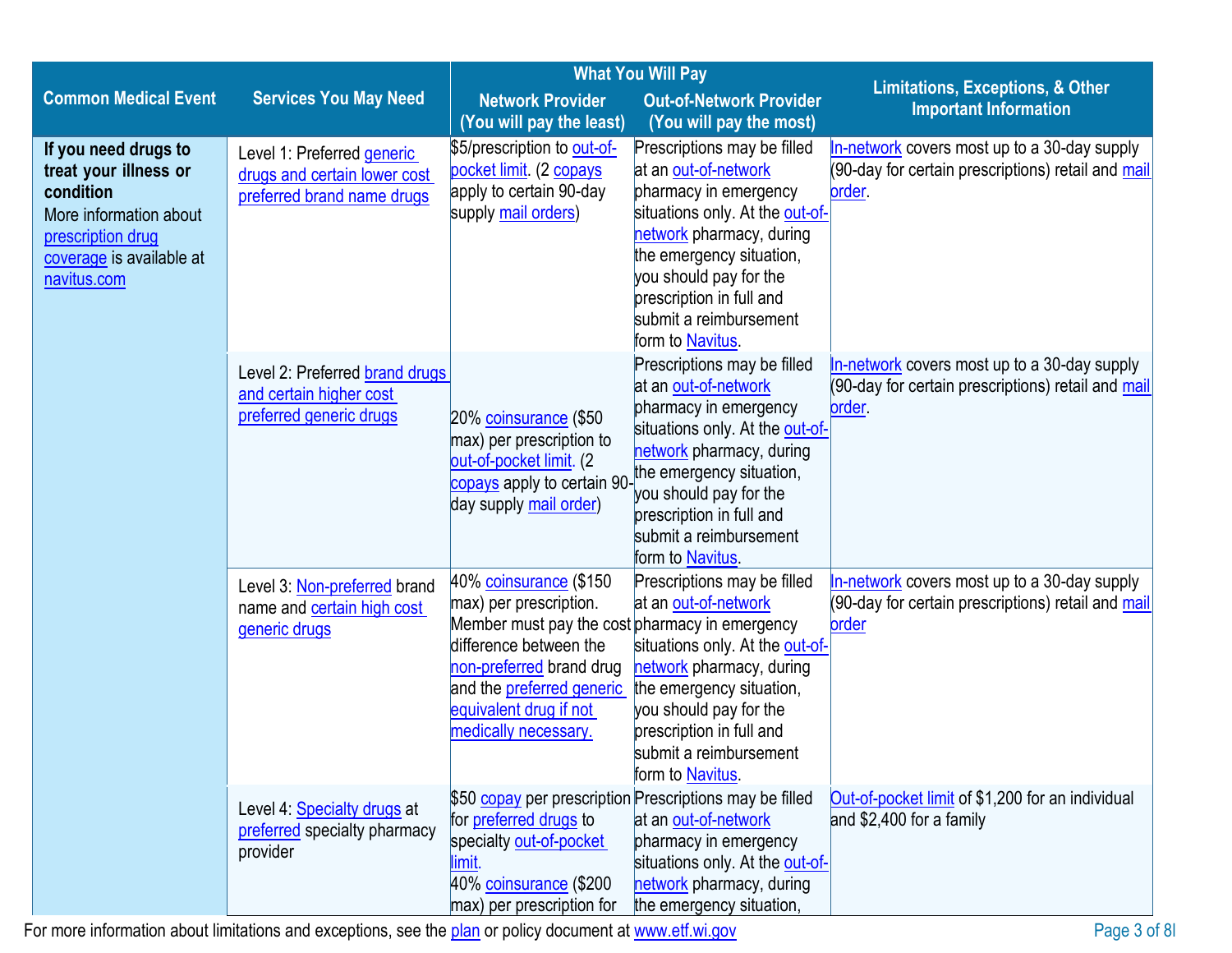|                                            |                                                                   | non-preferred drugs. No<br>out-of-pocket limit.                                                                                                                                                                         | you should pay for the<br>prescription in full and<br>submit a reimbursement<br>form to Navitus.                                                                                                                                                                            |                                                                                                                                                                                                                   |
|--------------------------------------------|-------------------------------------------------------------------|-------------------------------------------------------------------------------------------------------------------------------------------------------------------------------------------------------------------------|-----------------------------------------------------------------------------------------------------------------------------------------------------------------------------------------------------------------------------------------------------------------------------|-------------------------------------------------------------------------------------------------------------------------------------------------------------------------------------------------------------------|
|                                            | Level 4: Specialty drugs at<br>participating pharmacy<br>provider | 40% coinsurance (\$200<br>max) per prescription for<br>preferred drugs to<br>specialty out-of-pocket<br>limit.<br>40% coinsurance (\$200<br>max) per prescription for<br>non-preferred drugs. No<br>out-of-pocket limit | Prescriptions may be filled<br>at an out-of-network<br>pharmacy in emergency<br>situations only. At the out-of-<br>network pharmacy, during<br>the emergency situation,<br>you should pay for the<br>prescription in full and<br>submit a reimbursement<br>form to Navitus. | Out-of-pocket limit of \$1,200 for an individual<br>and \$2,400 for a family                                                                                                                                      |
|                                            |                                                                   |                                                                                                                                                                                                                         | <b>What You Will Pay</b>                                                                                                                                                                                                                                                    |                                                                                                                                                                                                                   |
| <b>Common Medical Event</b>                | <b>Services You May Need</b>                                      | <b>Network Provider</b><br>(You will pay the least)                                                                                                                                                                     | <b>Out-of-Network Provider</b><br>(You will pay the most)                                                                                                                                                                                                                   | <b>Limitations, Exceptions, &amp; Other</b><br><b>Important Information</b>                                                                                                                                       |
| If you have outpatient                     | Facility fee (e.g., ambulatory<br>surgery center)                 | 10% coinsurance after<br>deductible.                                                                                                                                                                                    | Not covered                                                                                                                                                                                                                                                                 | None                                                                                                                                                                                                              |
| surgery                                    | Physician/surgeon fees                                            | \$15 copay for primary<br>doctor office visit<br>\$25 copay for specialist<br>office visit after deductible                                                                                                             | Not covered                                                                                                                                                                                                                                                                 | Additional services provided (e.g. costs of<br>surgery, equipment, etc.) are subject to<br>applicable deductible and coinsurance. Prior<br>approval required for low back surgeries and<br>MRI, CT and PET scans. |
|                                            | <b>Emergency room care</b>                                        | \$75 copay after deductible                                                                                                                                                                                             | \$75 copay, deductible then                                                                                                                                                                                                                                                 | Copay is waived if admitted.                                                                                                                                                                                      |
| If you need immediate<br>medical attention | <b>Emergency medical</b><br>transportation                        | then 10% coinsurance<br>10% coinsurance after<br>deductible                                                                                                                                                             | 10% coinsurance<br>10% coinsurance after<br>deductible                                                                                                                                                                                                                      | None                                                                                                                                                                                                              |
|                                            | <b>Urgent care</b>                                                | \$25 copay/visit after<br>deductible                                                                                                                                                                                    | \$25 copay/visit after<br>deductible                                                                                                                                                                                                                                        | None                                                                                                                                                                                                              |
| If you have a hospital                     | Facility fee (e.g., hospital<br>room)                             | 10% coinsurance after<br>deductible                                                                                                                                                                                     | Not covered                                                                                                                                                                                                                                                                 | <b>Prior approval recommended</b>                                                                                                                                                                                 |
| stay                                       | Physician/surgeon fees                                            | 10% coinsurance after<br>deductible                                                                                                                                                                                     | Not covered                                                                                                                                                                                                                                                                 | Prior approval required for low back surgeries<br>and MRI, CT and PET scans                                                                                                                                       |
| <b>Common Medical</b><br><b>Event</b>      | <b>Services You May Need</b>                                      | <b>Network Provider</b><br>(You will Pay the Least)                                                                                                                                                                     | <b>What You Will Pay</b><br><b>Out-of-Network Provider</b><br>(You Will Pay the Most)                                                                                                                                                                                       | <b>Limitations, Exceptions, &amp; Other</b><br><b>Important Information</b>                                                                                                                                       |

For more information about limitations and exceptions, see the [plan](https://www.healthcare.gov/sbc-glossary/#plan) or policy document a[t www.etf.wi.gov](http://www.etf.wi.gov/) Page 4 of 8l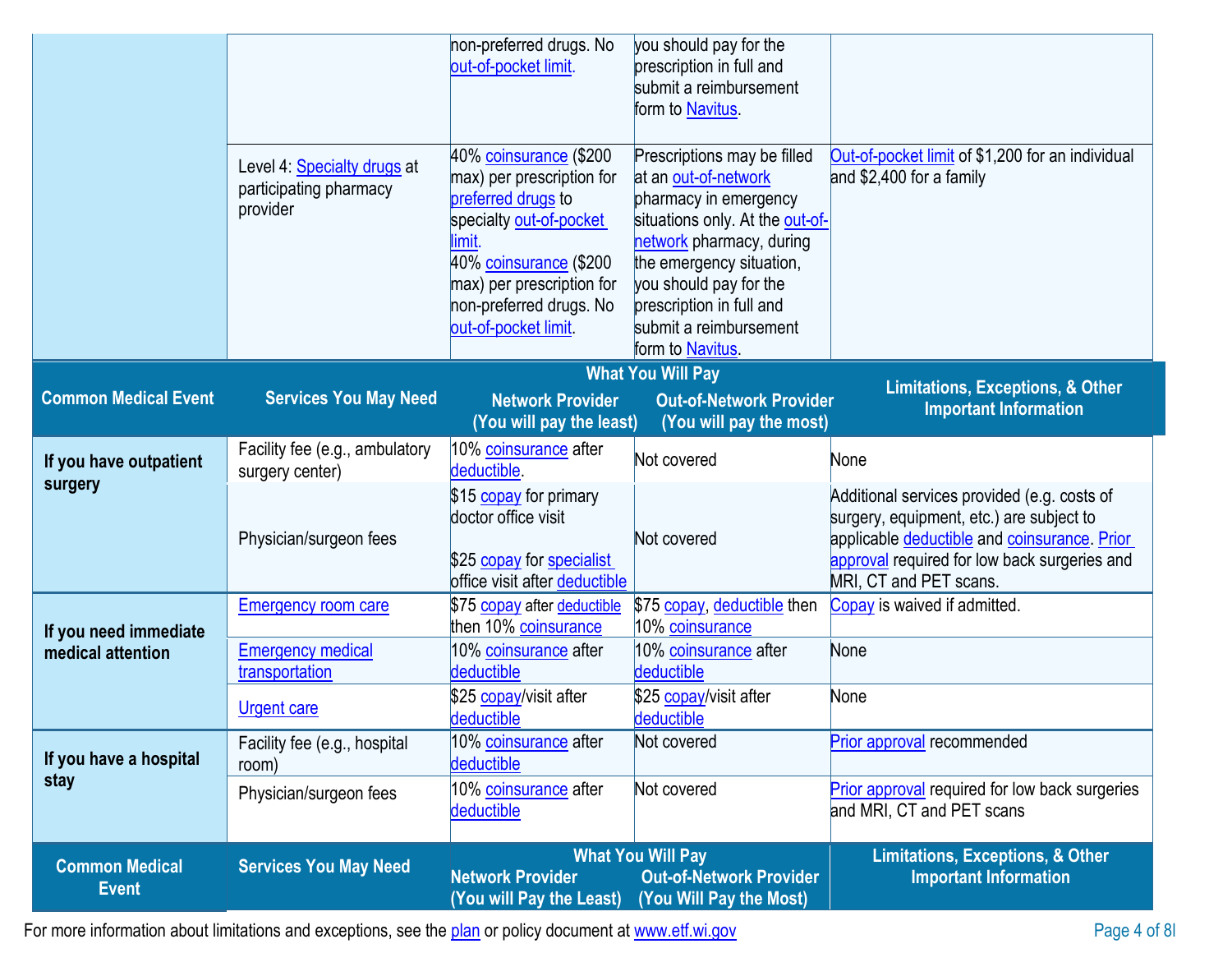| If you need mental<br>health, behavioral<br>health, or substance<br>abuse services | <b>Outpatient services</b>                   | \$15 copay/visit after<br>deductible | Not covered | None                                                                                                                                                                    |
|------------------------------------------------------------------------------------|----------------------------------------------|--------------------------------------|-------------|-------------------------------------------------------------------------------------------------------------------------------------------------------------------------|
|                                                                                    | Inpatient services                           | 10% coinsurance after<br>deductible  | Not covered | None                                                                                                                                                                    |
|                                                                                    | <b>Office visits</b>                         | \$15 copay/visit after<br>deductible | Not covered | Deductible and 10% coinsurance apply if<br>prenatal and/or postnatal care billed as a<br>package. Full coverage if required by federal<br>law                           |
| If you are pregnant                                                                | Childbirth/delivery professional<br>services | 10% coinsurance after<br>deductible  | Not covered | None                                                                                                                                                                    |
|                                                                                    | Childbirth/delivery facility<br>services     | 10% coinsurance after<br>deductible  | Not covered | None                                                                                                                                                                    |
|                                                                                    | Home health care                             | 10% coinsurance after<br>deductible  | Not covered | Limited to 50 visits per year. Plan may approve<br>50 more per year.                                                                                                    |
| If you need help<br>recovering or have<br>other special health<br>needs            | <b>Rehabilitation services</b>               | \$15 copay/visit after<br>deductible | Not covered | Physical, speech and occupational therapy<br>limited to 50 visits per year, combined<br>rehabilitation and habilitation services. Plan<br>may approve 50 more per year. |
|                                                                                    | <b>Habilitation services</b>                 | \$15 copay/visit after<br>deductible | Not covered | Physical, speech and occupational therapy<br>limited to 50 visits per year, combined<br>rehabilitation and habilitation services. Plan<br>may approve 50 more per year. |
|                                                                                    | <b>Skilled nursing care</b>                  | 10% coinsurance after<br>deductible  | Not covered | Facility coverage is limited to 120 days per<br>benefit period, per condition.                                                                                          |
|                                                                                    | Durable medical equipment                    | 20% coinsurance after<br>deductible  | Not covered | Hearing aids (adults) plan maximum payment<br>\$1,000 per ear every 3 years.<br>Children's hearing aids are no charge after<br>deductible is met.                       |
|                                                                                    | <b>Hospice services</b>                      | 10% coinsurance after<br>deductible  | Not covered | None                                                                                                                                                                    |

|                      |                              | <b>What You Will Pay</b>                            |                                                    |                                                           |
|----------------------|------------------------------|-----------------------------------------------------|----------------------------------------------------|-----------------------------------------------------------|
| Common Medical Event | <b>Services You May Need</b> | <b>Network Provider</b><br>(You will pay the least) | Out-of-Network Provider<br>(You will pay the most) | Limitations, Exceptions, & Other<br>Important Information |
|                      | Children's eye exam          | \$25 copay after deductible Not covered             |                                                    | Limited to one per individual per year. Contact           |

For more information about limitations and exceptions, see the [plan](https://www.healthcare.gov/sbc-glossary/#plan) or policy document a[t www.etf.wi.gov](http://www.etf.wi.gov/) Page 5 of 8l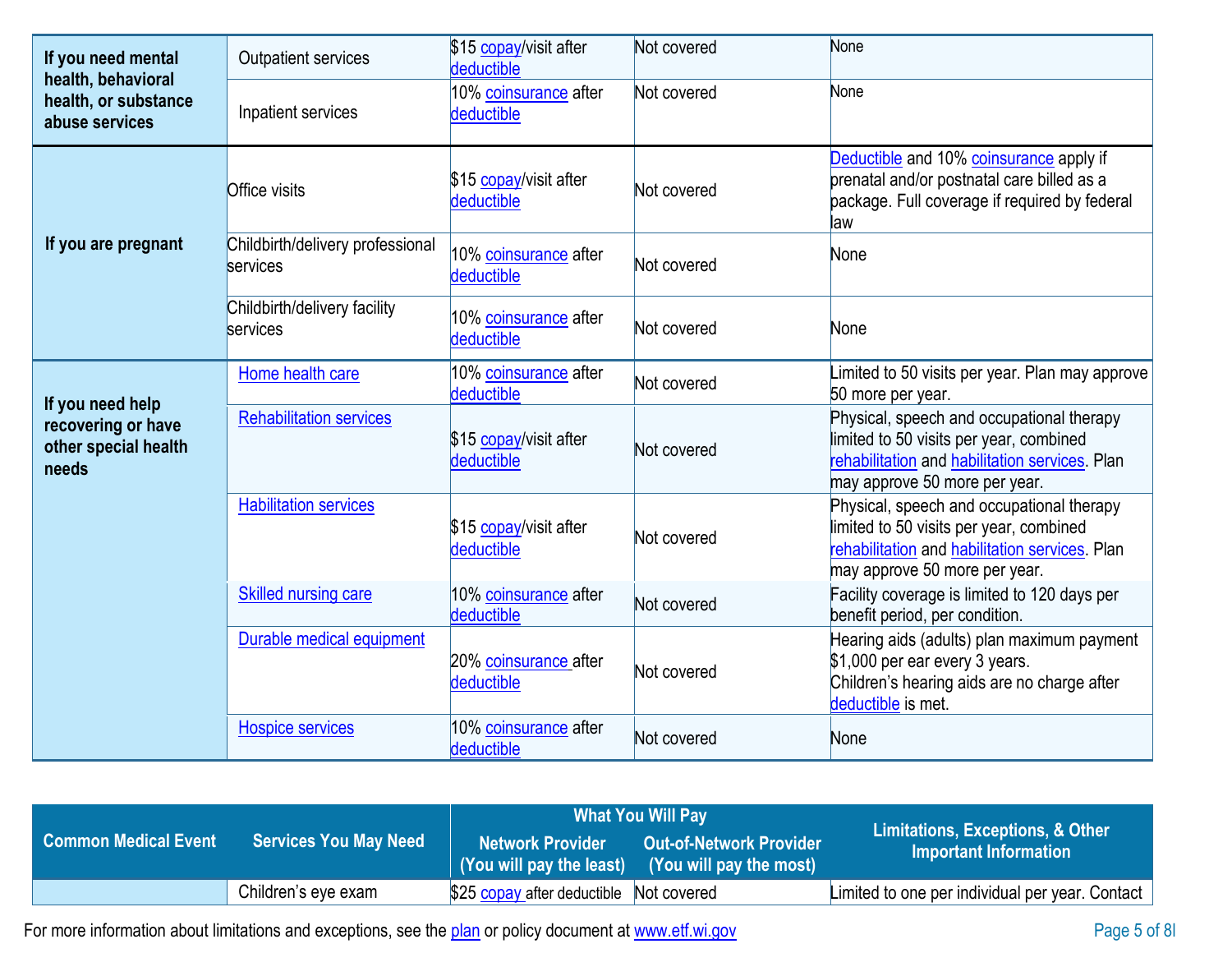| If your child needs<br>dental or eye care |                            |             |             | lens fitting not covered. Full coverage if<br>required by federal law. |
|-------------------------------------------|----------------------------|-------------|-------------|------------------------------------------------------------------------|
|                                           | Children's glasses         | Not covered | Not covered | Excluded service.                                                      |
|                                           | Children's dental check-up | Not covered | Not covered | Excluded service.                                                      |

**Excluded Services & Other Covered Services:**

| Services Your Plan Generally Does NOT Cover (Check your policy or plan document for more information and a list of any other excluded services.) |                                               |                        |                            |  |
|--------------------------------------------------------------------------------------------------------------------------------------------------|-----------------------------------------------|------------------------|----------------------------|--|
| $\bullet$ Acupuncture                                                                                                                            | •Infertility treatment                        | • Private-duty nursing |                            |  |
| •Cosmetic surgery                                                                                                                                | •Long-term care                               | • Routine foot care    |                            |  |
| •Dental care (Adult)                                                                                                                             | •Non-emergency care when traveling outside US | • Weight loss programs |                            |  |
| Other Covered Services (Limitations may apply to these services. This isn't a complete list. Please see your plan document.)                     |                                               |                        |                            |  |
| •Bariatric Surgery                                                                                                                               | •Chiropractic care                            | • Hearing aids         | • Routine eye care (Adult) |  |

Your Rights to Continue Coverage: There are agencies that can help if you want to continue your coverage after it ends. The contact information for those agencies is: Department of Labor's Employee Benefits Security Administration at 1-866-444-EBSA (3272) or [www.dol.gov/ebsa/healthreform](http://www.dol.gov/ebsa/healthreform) and the Wisconsin Office of the Commissioner of Insurance at (800) 236-8517 or [www.oci.wi.gov.](http://www.oci.wi.gov/) Other coverage options may be available to you, too, including buying individual insurance coverage through the [Health Insurance](https://www.healthcare.gov/sbc-glossary/#health-insurance) [Marketplace. F](https://www.healthcare.gov/sbc-glossary/#marketplace)or more information about the [Marketplace, v](https://www.healthcare.gov/sbc-glossary/#marketplace)isit [www.HealthCare.gov](http://www.healthcare.gov/) or call 1-800-318-2596.

Your Grievance and Appeals Rights: There are agencies that can help if you have a complaint against your [plan](https://www.healthcare.gov/sbc-glossary/#plan) for a denial of a [claim. T](https://www.healthcare.gov/sbc-glossary/#claim)his complaint is called a [grievance](https://www.healthcare.gov/sbc-glossary/#grievance) or [appeal. F](https://www.healthcare.gov/sbc-glossary/#appeal)or more information about your rights, look at the explanation of benefits you will receive for that medical [claim. Y](https://www.healthcare.gov/sbc-glossary/#claim)our [plan](https://www.healthcare.gov/sbc-glossary/#plan) documents also provide complete information on how to submit a [claim,](https://www.healthcare.gov/sbc-glossary/#claim) [appeal, o](https://www.healthcare.gov/sbc-glossary/#appeal)r a [grievance](https://www.healthcare.gov/sbc-glossary/#grievance) for any reason to your [plan. F](https://www.healthcare.gov/sbc-glossary/#plan)or more information about your rights, this notice, or assistance, contact: Prevea360 Health Plan at 1-877-230-7555 or TTY 711 or ETF at 1-877-533-5020 or [www.etf.wi.gov](http://www.etf.wi.gov/)

## **Does this plan provide Minimum Essential Coverage? Yes**

[Minimum Essential Coverage](https://www.healthcare.gov/sbc-glossary/#minimum-essential-coverage) generally includes [plans,](https://www.healthcare.gov/sbc-glossary/#plan) [health insurance](https://www.healthcare.gov/sbc-glossary/#health-insurance) available through the [Marketplace](https://www.healthcare.gov/sbc-glossary/#marketplace) or other individual market policies, Medicare, Medicaid, CHIP, TRICARE, and certain other coverage. If you are eligible for certain types of [Minimum Essential Coverage, y](https://www.healthcare.gov/sbc-glossary/#minimum-essential-coverage)ou may not be eligible for the [premium tax credit.](https://www.healthcare.gov/sbc-glossary/#premium-tax-credits) **Does this plan meet the Minimum Value Standards? Yes** If your [plan](https://www.healthcare.gov/sbc-glossary/#plan) doesn't meet the [Minimum Value Standards, y](https://www.healthcare.gov/sbc-glossary/#minimum-value-standard)ou may be eligible for a [premium tax credit](https://www.healthcare.gov/sbc-glossary/#premium-tax-credits) to help you pay for a plan through the [Marketplace.](https://www.healthcare.gov/sbc-glossary/#marketplace)

## **Language Access Services:**

ATENCIÓN: si habla español, tiene a su disposición servicios gratuitos de asistencia lingüística. Llame al 1-877-230-7555 (TTY: 711).

LUS CEEV: Yog tias koj hais lus Hmoob, cov kev pab txog lus, muaj kev pab dawb rau koj. Hu rau 1-877-230-7555 (TTY: 711).

For more information about limitations and exceptions, see the [plan](https://www.healthcare.gov/sbc-glossary/#plan) or policy document a[t www.etf.wi.gov](http://www.etf.wi.gov/) Page 6 of 8l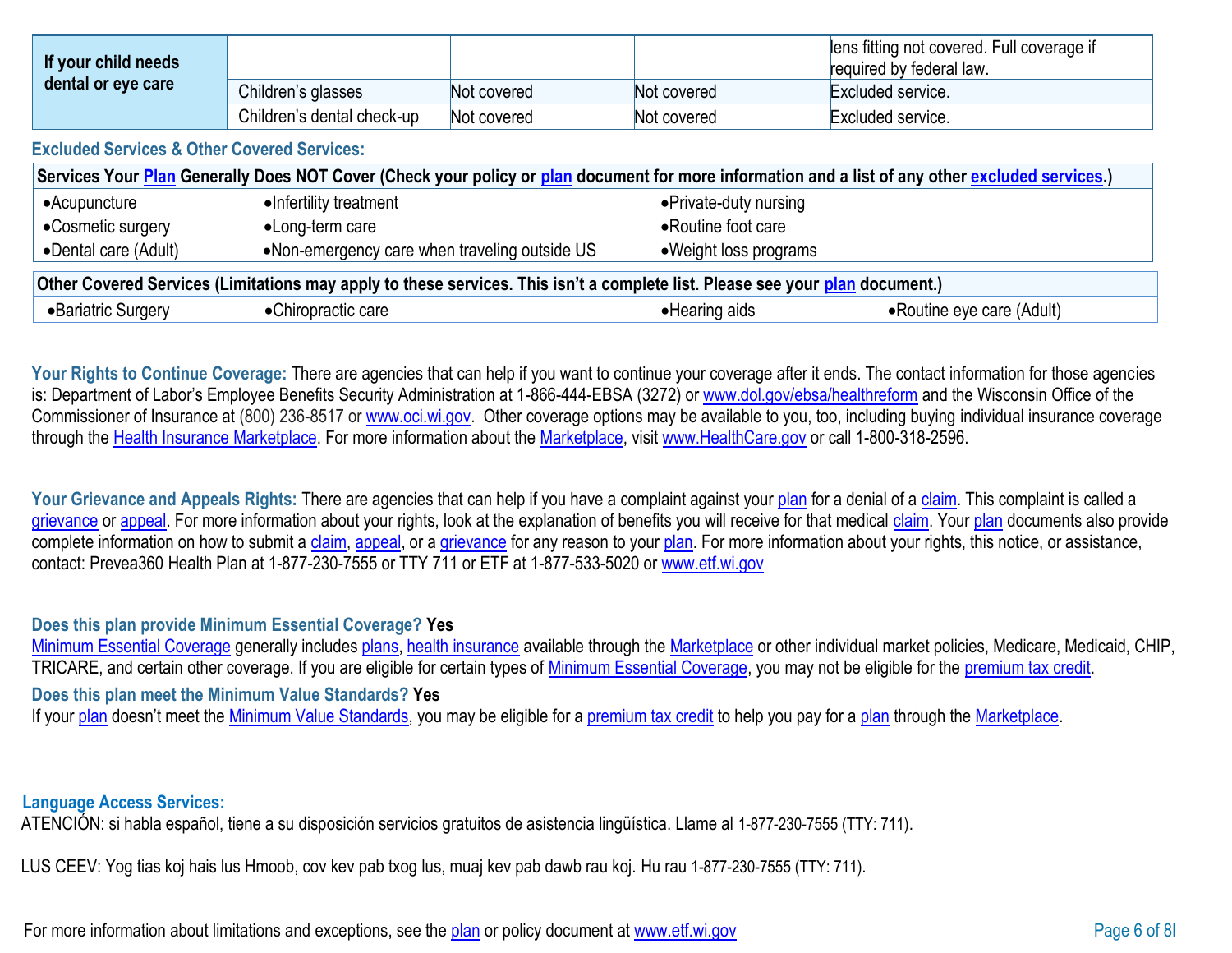## 注意:如果您使用繁體中文,您可以免費獲得語言援助服務。請致電 1-877-230-7555 (TTY: 711).

ACHTUNG: Wenn Sie Deutsch sprechen, stehen Ihnen kostenlos sprachliche Hilfsdienstleistungen zur Verfügung. Rufnummer: 1-877-230-7555 (TTY: 711).

(711 :TTY (1-877-230-7555 برقم اتصل .بالمجان لك تتوافر والبكم الصم ھاتف اللغویة المساعدة خدمات فإن ،اللغة اذكر تتحدث كنت إذا :ملحوظة (رقم

ВНИМАНИЕ: Если вы говорите на русском языке, то вам доступны бесплатные услуги перевода. Звоните 1-877-230-7555 (TTY: 711).

주의: 한국어를 사용하시는 경우, 언어 지원 서비스를 무료로 이용하실 수 있습니다. 1-877-230-7555 (TTY: 711). 번으로 전화해 주십시오.

CHÚ Ý: Nếu bạn nói Tiếng Việt, có các dịch vụ hỗ trợ ngôn ngữ miễn phí dành cho bạn. Gọi số 1-877-230-7555 (TTY: 711).

Wann du [Deitsch (Pennsylvania German / Dutch)] schwetzscht, kannscht du mitaus Koschte ebber gricke, ass dihr helft mit die englisch Schprooch. Ruf selli Nummer uff: 1- 877-230-7555 (TTY: 711).

ໂປດຊາບ: ຖ້າວ່າ ທ່ານເວົ້າພາສາ ລາວ, ການບໍລິການຊ່ວຍເຫຼືອດ້ານພາສາ, ໂດຍບໍ່ເສັງຄ່າ, ແມ່ນມີພ້ອມໃຫ້ທ່ານ. ໂທຣ 1-877-230-7555 (TTY: 711).

ATTENTION : Si vous parlez français, des services d'aide linguistique vous sont proposés gratuitement. Appelez le 1-877-230-7555 (TTY: 711).

UWAGA: Jeżeli mówisz po polsku, możesz skorzystać z bezpłatnej pomocy językowej. Zadzwoń pod numer 1-877-230-7555 (TTY: 711).

ध्यान दें: यदि आप हिंदी बोलते हैं तो आपके लिए मुफ्त में भाषा सहायता सेवाएं उपलब्ध हैं। 1-877-230-7555 (TTY: 711). पर कॉल करें। KUJDES: Nëse flitni shqip, për ju ka në dispozicion shërbime të asistencës gjuhësore, pa pagesë. Telefononi në 1-877-230-7555 (TTY: 711).

PAUNAWA: Kung nagsasalita ka ng Tagalog, maaari kang gumamit ng mga serbisyo ng tulong sa wika nang walang bayad. Tumawag sa 1-877-230-7555 (TTY: 711).

*To see examples of how this [plan](https://www.healthcare.gov/sbc-glossary/#plan) might cover costs for a sample medical situation, see the next section.*

PRA Disclosure Statement: According to the Paperwork Reduction Act of 1995, no persons are required to respond to a collection of information unless it displays a valid OMB control number. The valid OMB control number for this information collection is **0938-1146**. The time required to complete this information collection is estimated to average **0.08** hours per response, including the time to review instructions, search existing data resources, gather the data needed, and complete and review the information collection. If you have comments concerning the accuracy of the time estimate(s) or suggestions for improving this form, please write to: CMS, 7500 Security Boulevard, Attn: PRA Reports Clearance Officer, Mail Stop C4-26-05, Baltimore, Maryland